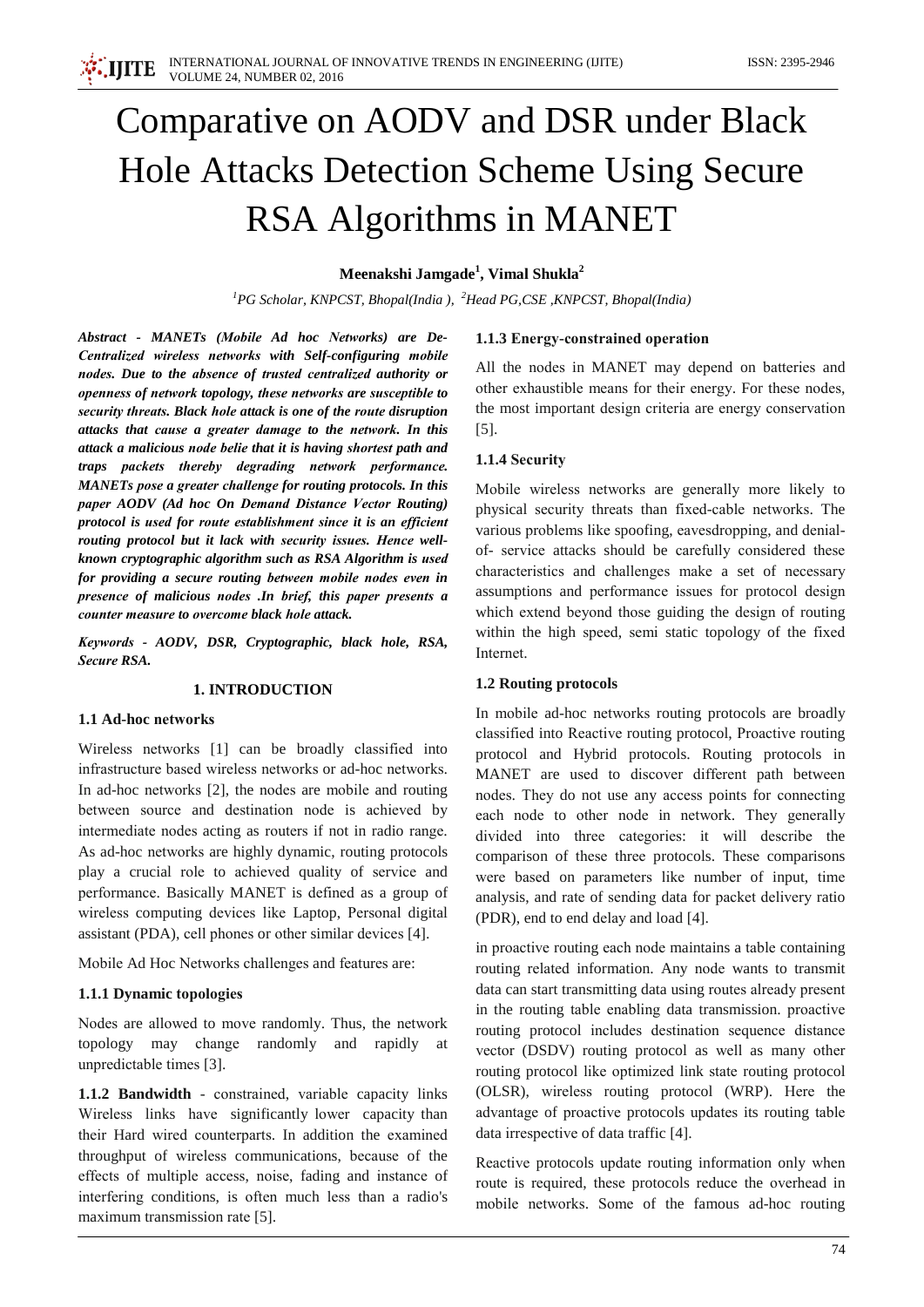protocols falling in this type are Dynamic Source Routing (DSR), Ad-hoc On Demand Distance Vector (AODV) routing and Temporarily Ordered Routing Protocols  $(TORA)$  [4].

## **1.3 AODV Reactive routing protocol**

AODV is a remodeling of destination sequence distance vector (DSDV) protocol used in wireless mobile networks. This solves the disadvantages of DSDV by implementing a sequence number. Not like DSR [9] which carries the entire route from source to destination in the packet, the nodes in AODV carry out the next hop information corresponding to each data flow. Being a Reactive protocol route is discovered as when needed and maintained as long as they required. Hybrid protocols have well combination form of both reactive and proactive routing protocols methods  $[4]$ .

## **1.3.1 Various Possible Attacks in MANET**

Many possible attacks can compromise the security of AODV in mobile ad hoc network

Internal attacks: In this type, the attacker acts as one of the nodes and gains direct access to the network either by impersonation or by compromising a proper node and using it to do its malicious activities.

External attacks: In this type, the attacker attacks from outside the network, due to congestion in the network traffic by propagating non meaningful messages, thereby disturb the entire communication of the network.

## 2. PROBLEM IDENTIFIED

AODV [7] is based on distance vector routing. When security is applied to it, the performance of the network degrades. So the problem solved here is to incept security in such a manner that the performance degradation is as low as possible.

Here the considered problems are:

- 1) If nodes or links fails then error message is sent back to the source this will activate the source nodes to resend the data back to destination and this will take too much time to perform the procedure again.
- 2) It is time consuming.
- 3) Traffic congestion increases as same packet is send again and again.
- 4) The effect of traffic congestion will pay impact on the Performance/Throughput of AODV system due to resending of same packet will cause other nodes waited to send data. The security of AODV will be based on one-way hash, two-way hash and digital Secure

All the three security procedure consists of several steps. It required many inbuilt functions. This general Procedure needs to be proceeding before sending and receiving the packet. Now if nodes or links fails, so all the process inbuilt functions needs to be conducted again to same packet.

## **3. PROPOSED METHODOLOGY**

#### In Secure RSA security schemes:

Here an encryption algorithm with Secret key is proposed to secure AODV messages. This mechanism calculates Secure RSA using appropriate encryption algorithm for all the fields of an AODV message. It also calculates Secure RSA with secret key and then both Secure RSA s will be with the **AODV** transmitted along messages. Cryptographic mechanisms are commonly used to protect routing protocols by enforcing mutual trust relationships among the wireless nodes [8].

1. In AODV routing, sender node produces the Secure RSA with an encryption algorithm and concatenates it with each of the AODV messages. It reforms the below operations:

2. Subsequently, every time an intermediate node receives the message, it calculates the following calculations to recheck the genuine message:

- It makes use of the concatenated Secure RSA to compare the newly generated Secure RSA by intermediate node; if it matches then node will carry forward the message to the next node. But before re-broadcasting a message it will check the index of upcoming node to check whether it is destination or not.

3. Finally if receiving node matches the value of index and find it is destination node then, it will calculate the Secure RSA with using secret key for more security purpose and compare it with concatenated special Secure RSA with key.



Fig 1: Secure DSR using Secure RSA security scheme

First Secure RSA is used for intermediate nodes while second Secure RSA is for destination. As shown in the figure 1, sender first generate Secure RSA, and it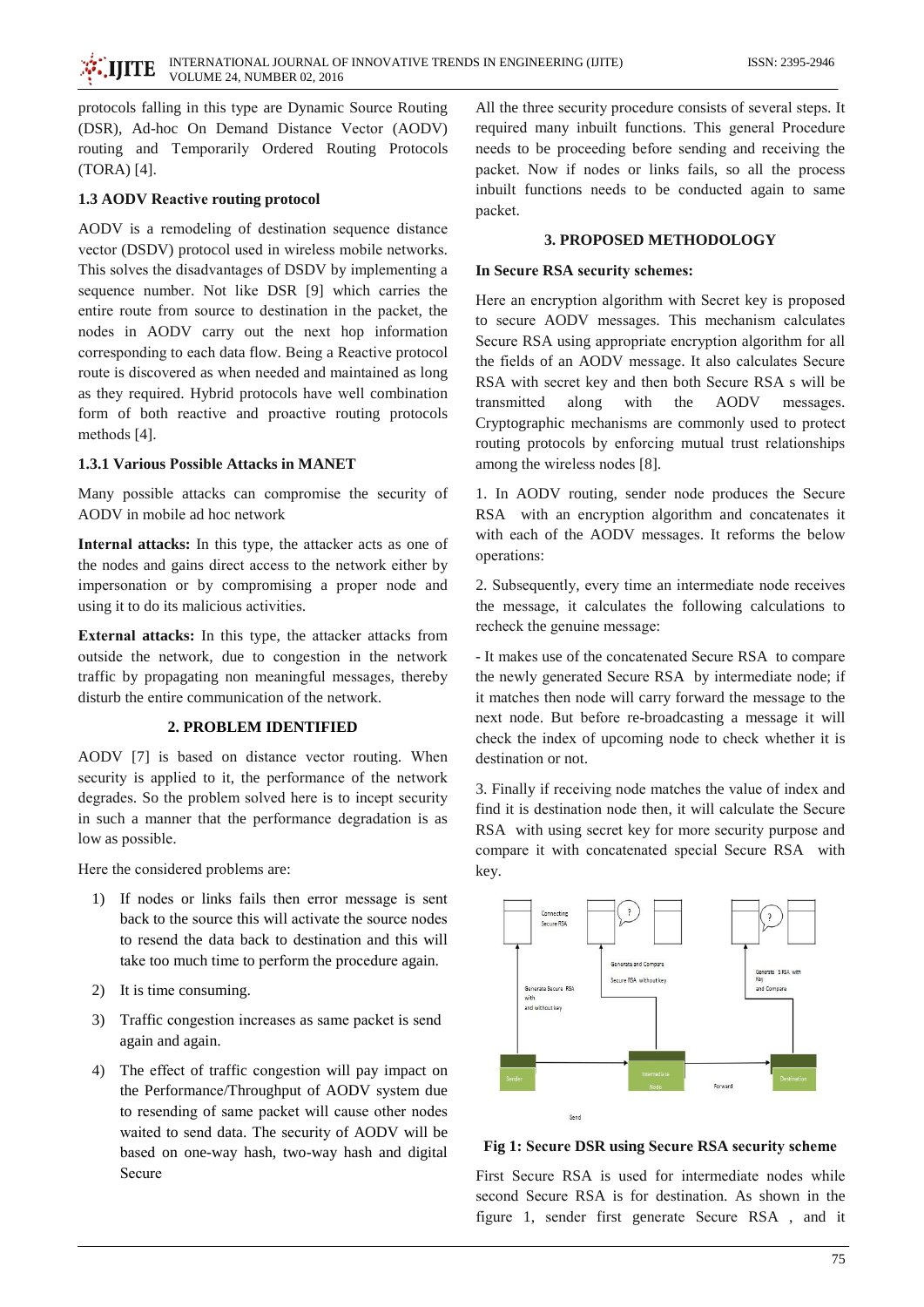

concatenates those Secure RSA in the original DSR packet, intermediate nodes will verify the packet using first Secure RSA, if first Secure RSA will match it will accept the packet and forward it to the next node. When packet will arrive to the destination node it will check for second Secure RSA and verify its authenticity that packet was sent by legal sender and it is not being modified. In this way, packets will transfer from source to destination securely.

Here it has been proposed that, send the data packet from the last nodes it received when particular node or link fails instead of sending it back.

Improvements done are:

- Network throughput  $\bullet$ performance and both increased
- It is less time consuming.
- Traffic congestion will not occur.  $\bullet$
- Other nodes will not be going to wait for nodes that  $\bullet$ are sending.
- $\bullet$ No need to apply security steps, procedure and functions again and again on the same data packet and hence security increase.
- As DSR is dynamic in nature therefore its topology changes quickly so it helps to send the data quickly before changing its topology

The proposed scheme will be highly flexible, easily expanded and efficient and mainly reduces end to end delay in high mobility cases. Also this scheme will improve security for routing protocol. For implementation, NS2 simulator [11] is used for DSR routing protocol. As NS2's documentation is good and easy to get support from many researchers using it. Additionally, many papers related to my field of research have used it and they recommend using NS2 to simulate MANET protocols. Thus NS2 provide the best solution to the said Purpose. Many factors have been applied for improving performance along with security. That methodology was applied in NS2 simulator to improve the performance factor.

| <b>Table 1 General Simulation Parameters</b> |
|----------------------------------------------|
|----------------------------------------------|

| Parameter                                         | Value             |
|---------------------------------------------------|-------------------|
| <b>MANET</b> Area                                 | 1500*300 sq.m.    |
| Total number of nodes                             | 50                |
| Node speed                                        | 0 up to 20 $m/s$  |
| Application                                       | Constant bit rate |
| Number of generated packets 10000 packets per CBR |                   |
| Size of packets                                   | 512 bytes         |
| Simulation time                                   | 300 sec           |

The above simulation action were used in the propose methodology. The different configuration values which were used for implementation are given below in the table.

All simulation experiments are developed and simulated on an Intel $(R)$  Core 2 Duo 1.83 GHz machine using Ubuntu 12.0.4 with 2 GB RAM and the network simulator NS2 version NS-2.34. The choice of this simulation package in specific is due to the various reasons. The simulated network consists of 50 mobile nodes in a space of 1500\*300 square meters. Propagation style is Two Ray Ground, 32 Antenna type is Omni Antenna. As for the MAC layer communication, the IEEE 802.11 is used. Total simulation time is 300 seconds. The above table shows the values that were used in all performed simulations.



Fig 2: Simulation model overview [12]

Now for specially destination node sender make use of a secret key to produce another Secure RSA and generate the same and also concatenates it with message, this section author need to mention his simulation/experimental research model with neat block diagrams and flow charts.

## **4. SIMULATION/EXPERIMENTAL RESULTS**

In After implementation of successful proposed secure DSR, There were two different situations to be highly regarded. First is without attack situation and second is with attack situation. Total three times the simulation was ran and three different trace files were generated. With the use of AWK scripts the three different trace files were analyzed.

## **4.1 Comparative Analysis of Results**

#### 4.1.1 Packet Delivery Fraction (PDF)



Fig.3 Packet Delivery Fraction (PDF)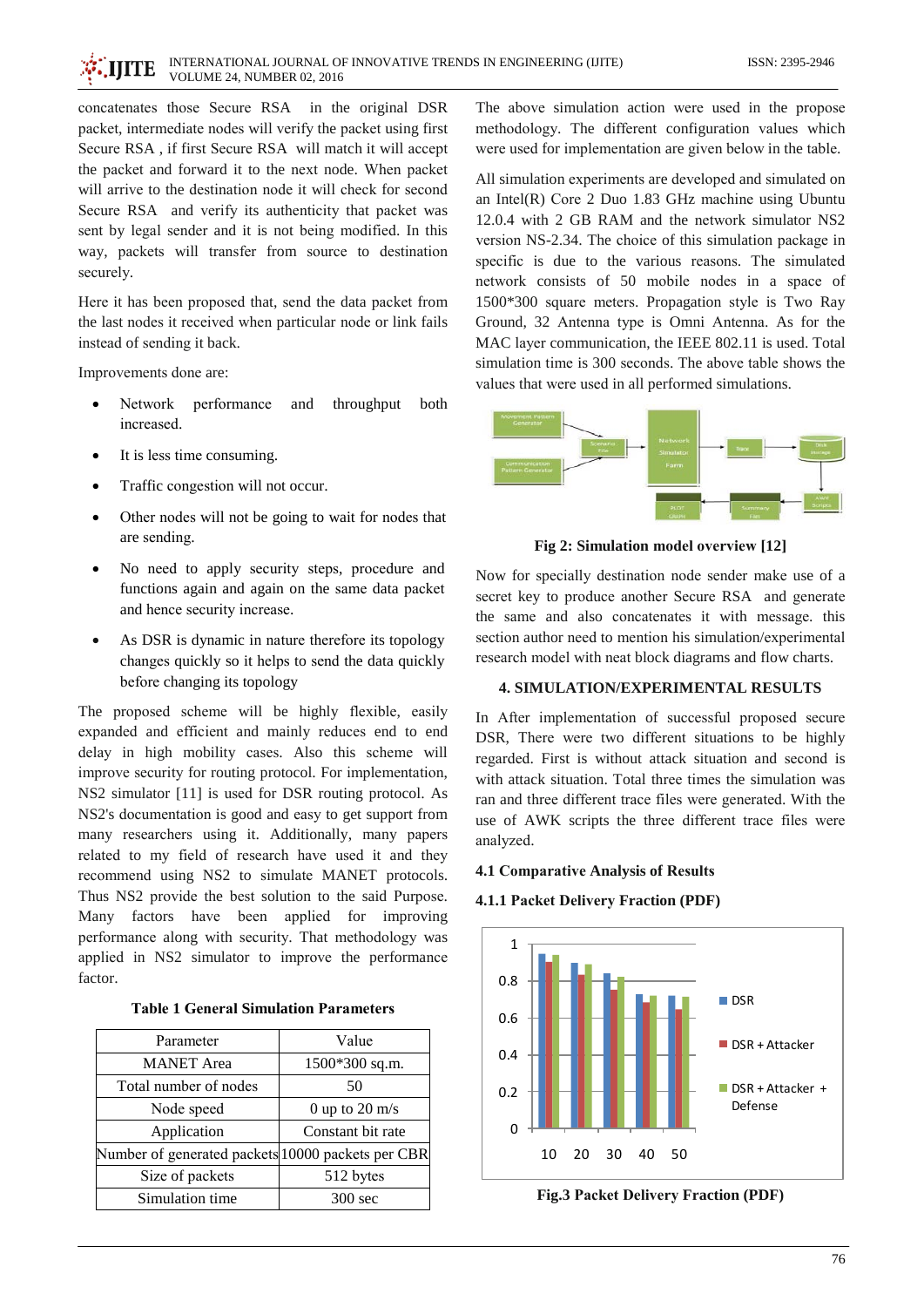It is the ratio of packets delivered to that produced by the traffic analyses generator. It is shown by received packets/sent packets. The packet delivery ratio is directly influenced by loss of packets, which may be caused by general network faults or uncooperative behavior.

From the above figure it can be concluded that in case of proposed DSR without attack the PDF is decreasing marginally, which is good indication of showing there is not much difference in delivery rate even after adding the security. While in case of proposed DSR with attack the PDF decreasing noticeably due to the attack

## 4.1.2 Average End to End Delay (Average E2E Delay)

The average end-to-end delay of data packets is the interval between the data packet generation time and the time when the last bit arrives at the destination. In this experiment, the average end-to-end delay is being measured for the Normal DSR, Proposed DSR without attack and Proposed DSR with attack.



Fig.4 Average End to End Delay (Average E2E Delay)

The average end-to-end delay of data packets is the interval between the data packet generation time and the time when the last bit arrives at the destination. In this experiment, the average end-to-end delay is being measured for the Normal DSR, Proposed DSR without attack and Proposed DSR with attack.

## 4.1.3 Average Throughput

It is one of the dimensional parameters of the network which gives the fraction of the channel capacity used for useful transmission selects a destination at the beginning of the simulation i.e., useful information whether or not data packets correctly delivered to the destinations.

From the below figure it can be concluded that in case of proposed DSR without attack the throughput is decreasing marginally, which is good indication of showing there is not much difference in throughput even after adding the security. In case of proposed DSR with attack, throughput decreasing noticeably due to the attack.



**Fig.5 Average Throughputs** 

#### 5. CONCLUSION

MANETs can be achieved using two Security of approaches such as secure routing and intrusion detection system. In this thesis, a cryptographic approach such as RSA algorithm is used for secure routing. Here malicious nodes can be detected since hop count field and sequence numbers are encrypted. Hence Latest sequence number packets are received by destination node thereby decreasing memory overhead and to make network loop free. Finally the paper explained the counter measures for Black hole attack. This mechanism must be tested for larger networks can be considered as future work.

#### **6. FUTURE SCOPES**

In future, we will further propose some ideas that can be integrated to the proposed scheme and they are presented as follows: The same kind of secure mechanism will be integrated and implemented to secure other routing protocols of MANET like DSDV, TORA etc. the same kind of secure mechanism will be designed to secure wireless sensor networks also. Even the performance factor improvement of other protocols by optimization between different layers is in line.

#### **REFERENCES**

- [1] S. Doshi, T. X. Brown, Minimum Energy Routing schemes in Wireless Ad hoc networks, IEEE INFOCOM 2002
- [2] Ram Ramanathan and Jason Redi, "A brief overview of Adhoc Networks: Challenges and Directions", IEEE Communications Magazine May 2002, pp. 20-25
- [3] Mitigating Black Hole Attacks in DSRISSN 0975-3303Mapana J Sci, 11, 4(2012), 65-76 Routing Protocol Using Dynamic Graph
- [4] Brijesh Soni, Biplab Kumar Sarkar, Arjun Rajput, "Improvising the Ad hoc on Demand Distance Vector Routing Protocol When Nodes or Links Fails." in Proceedings of All India Seminar on Biomedical Engineering 2012 (AISOBE 2012) © Springer India
- [5] International Journal of Network Security  $&$  Its Applications 2011 **DOI**  $(IJNSA)$ ,  $Vol.3$ , No.5, Sep 10.5121/ijnsa.2011.3518 229 Securing **DSR** Routing **MANET** Protocol  $\overline{\mathbf{m}}$ Based on Cryptographic **Authentication Mechanism**